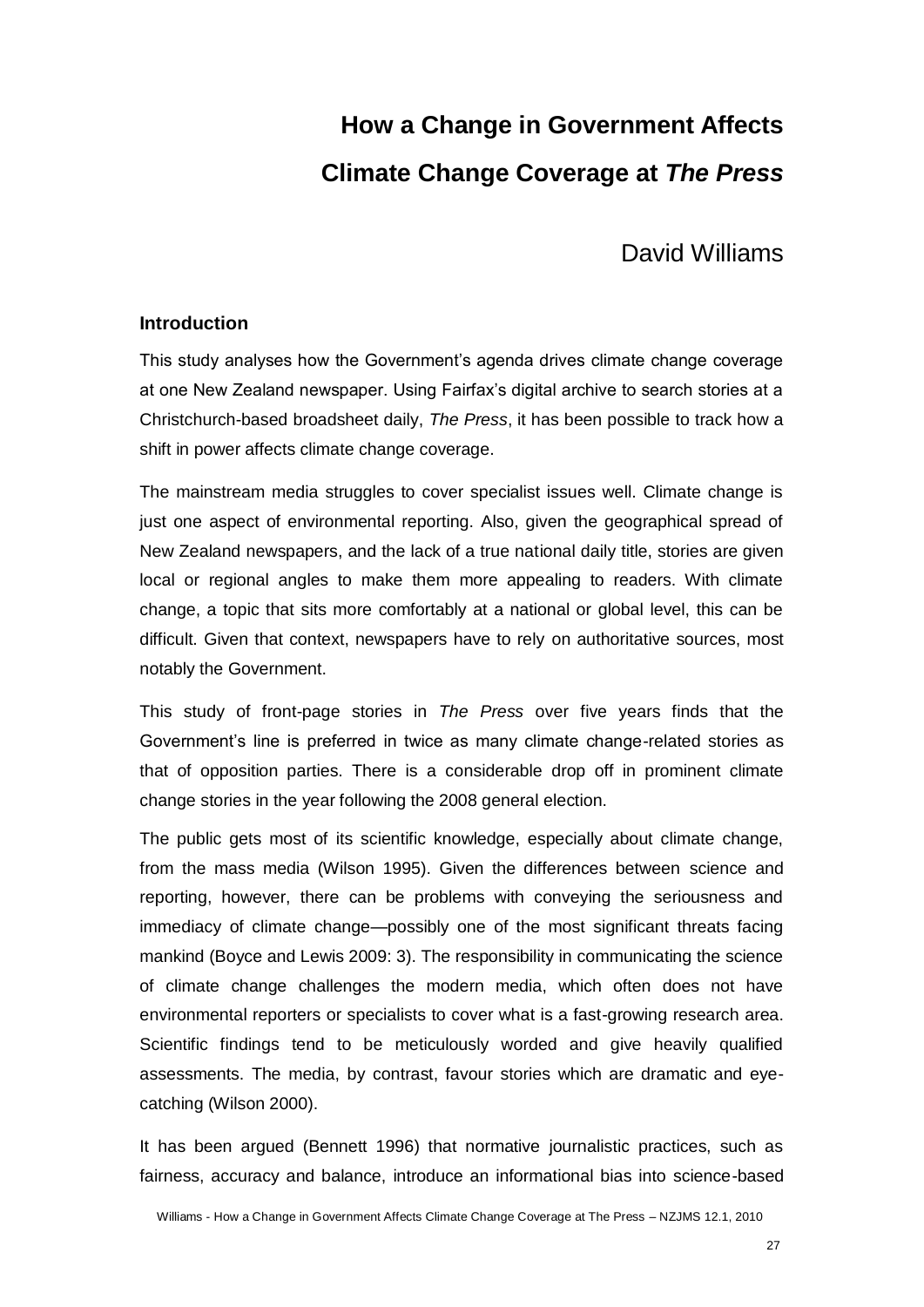news stories. In the prestige United States print media, at least, a so-called 'denial discourse' is at work, which gives an inflated voice to those who disagree with the global scientific consensus. Deniers and sceptics suggest the media have become willing partners in a kind of climate swindle. They characterise the media as being manipulated by doomsday merchants seeking research grants, while journalists themselves swill from the trough by working fulltime on 'the secular Armageddon story of our times' (Wishart 2009: 15–16). This gives a false impression that the science is uncertain and divided (Boykoff and Boykoff 2009). The scientific consensus is highlighted in a 2004 article in the leading scientific journal *Science*. None of 928 scientific paper abstracts containing 'global climate change' published in refereed scientific journals over the previous decade disagreed with evidence of human modification of the climate (Oreskes 2004).

In a recent study of Australian and New Zealand newspapers (Howard-Williams 2009) it has been argued that the validity of scientific claims is no longer an issue. Concerns remain, however, about how the media represent climate change. A 2009 study of Australian and New Zealand newspapers said there was a failure to question the social and economic structures that lie at the heart of climate change. In other words, the media did not frame the issue as one of lifestyle. Climate change was not linked to deep questions about how we're living our lives. The study found there was a heavy reliance on government or industry sources (Howard-Williams 2009). It has also been argued that discourse in the New Zealand media is driven by 'governmental policy frameworks' (Russill 2008). Russill (2008) claims that the government agenda influences the climate change coverage to such an extent that the media help 'structure perceptions of climate change to advantage very narrow ways of responding to the problem'. This is a more serious accusation than that of giving every side's view a run, which could be explained as adhering to professional standards or an honest lack of understanding. Russill suggests that public understanding is sacrificed to amplify industry perceptions—something much more insidious and alarming.

This article argues that the government, and to a lesser extent industry, drive climate change coverage at one New Zealand newspaper, *The Press*. Firstly, an archive search reveals increasing coverage of the issue, through the more common appearance of climate-related phrases. Two other Fairfax newspapers, *The Dominion Post* and the *Waikato Times*, will be examined to detect the prevalence of climate change issues amongst *The Press's* sister papers. The purpose of this study is to discuss five years of front-page stories in *The Press*—four years under a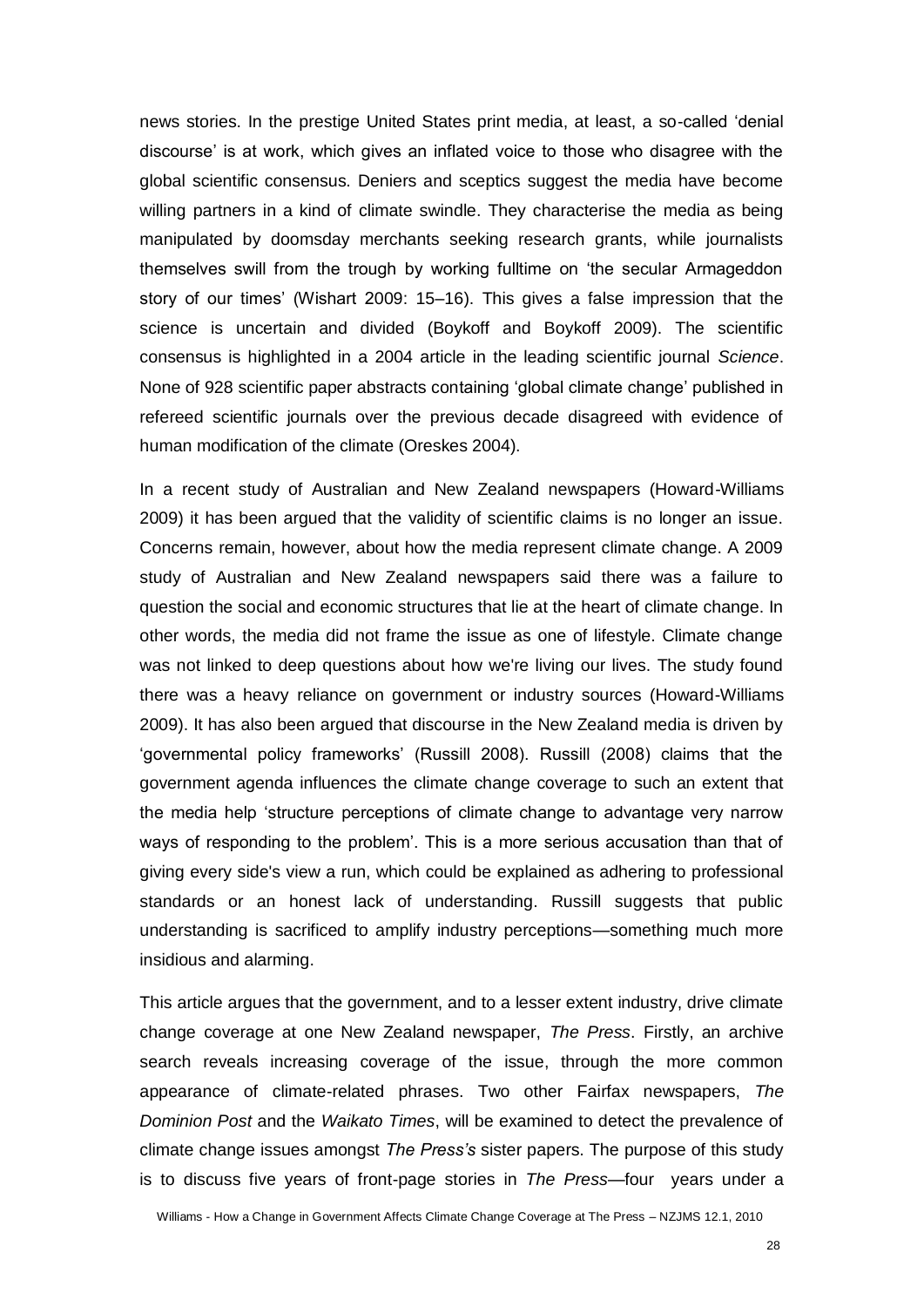Labour government and one year of the incoming National government. The parties' opposing environmental policy directions should add flavour but the result should be the same: overall, the main sources of prominent climate change stories are governmental and industrial. *The Press* has had two environment reporters under employment since late 2008, just before Prime Minister John Key swept to power. One would expect to see an increased volume of environmental stories as a result.

#### **Setting the Political Scene**

Deep into her third term, and her popularity flagging, Prime Minister Helen Clark announced a bold package to cut carbon emissions. It would include a programme of increased tree planting and a target to boost the renewable share of electricity generation. New Zealand should dare to aspire to be carbon neutral, she said. Labour adopted a \$1 billion home insulation and clean heat programme proposed by the Green Party. Other marquee environmental moves included banning tenure review on lakeside properties to protect Crown-owned farmland from development, and spending \$40 million on a North Canterbury station to transform it into public conservation land. Later, her Government would propose banning incandescent light bulbs—seized on by opponents as evidence of a 'nanny state' (Stuff.co.nz 2008). Her announcements earned overseas praise (Brown 2008), but did not get her reelected.

Six months before the election, Prime Minister-in-waiting John Key made a very different pitch. He described climate change as the biggest environmental challenge of our time. National would seek a credible path along which New Zealand would not lead the world but do its bit, he told a regional conference. The economy would underpin environmental policies. As Key and Environment Minister Nick Smith put it, the environmental responsibilities would be balanced with the economic opportunities. Key told his regional conference he was more interested in every Kiwi having a job than becoming the United Nations Secretary General (Key 2007). Months after losing the election, Clark was nominated for a position as head of the United Nations Development Programme (UN News Centre 2009).

National's political differences became clear as the previous government's environmental policies were wound back. The plan to ban traditional light bulbs was literally gone by Christmas. The ban on lakeside properties entering tenure review was lifted. The \$1 billion insulation fund was initially dropped but later adopted at a much smaller scale. The Department of Conservation's budget was cut. Government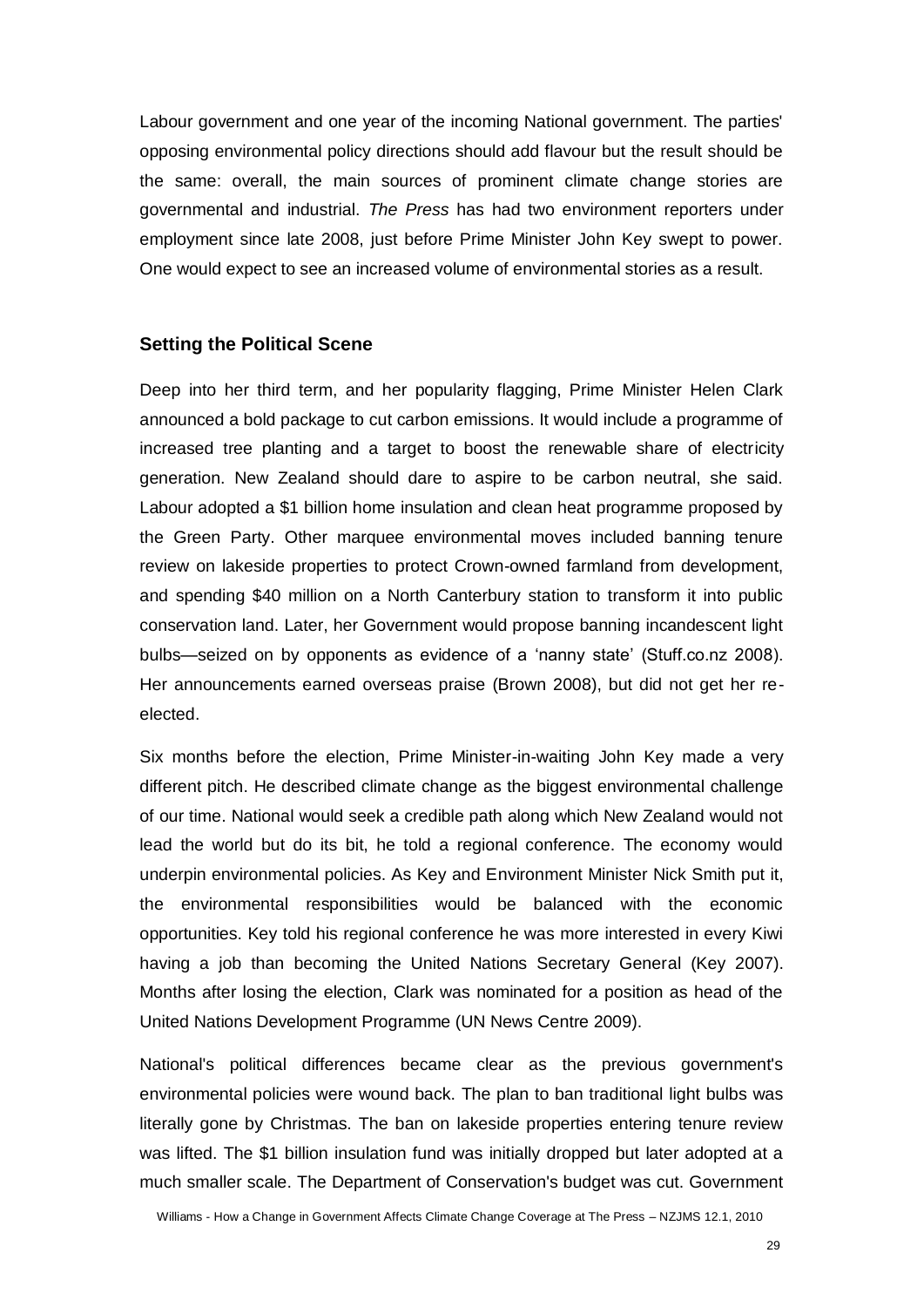programmes to reduce waste and emissions at more than 40 government agencies was axed. More controversially, mining plans were proposed for some of the country's most protected conservation land. The Government backtracked after massive public opposition.

In the climate change arena, Labour's controversial emissions trading scheme was substantially reworked and watered down, in terms of effectiveness and the Government cost. At least the argument over a response to climate change—a flipflop over many years between a carbon tax and an emissions trading scheme seems settled. A ban on building new thermal power generation was rescinded and more money was funnelled into highway building.

Early in 2010, Canterbury's regional councillors were sacked and replaced with commissioners. A report by Government appointees said the council had botched water policy over many years and could not deliver. Opponents said the undemocratic move was a water grab. In June 2010, Key said the Government would fund Canterbury irrigation projects.

The contrast between Labour and National, in environmental policy terms, is stark. Clark's government was proactively protecting Crown farmland from development and putting together a raft of policy responses to climate change. National has been interested in boosting the economy by building roads, lessening the long-term impact of the emissions trading scheme on businesses and funding irrigation schemes. The media has extensively covered National's moves to overturn many of Labour's policies and pursue projects which are the antithesis of the previous government's package aimed at cutting greenhouse gas emissions. One consequence of a weaker environmental strategy could be fewer stories on climate change. However, if the central thesis is correct then the government should still drive the coverage.

#### **Background of** *The Press*

*The Press* is Christchurch's only daily newspaper and the South Island's largest. It has seen off *The Star*—which crashed from a daily to a twice-weekly give-away in 1991—and a brief period of competition in the early 2000s from *The Citizen*. This may give the newspaper a ruthless quality but despite its traditional conservative leanings, it has recently taken on a green tinge. *The Press*, first published in 1861, is owned by Fairfax Media, which is probably the largest publisher of New Zealand's newspapers, magazines and sporting publications. Under editor Paul Thompson,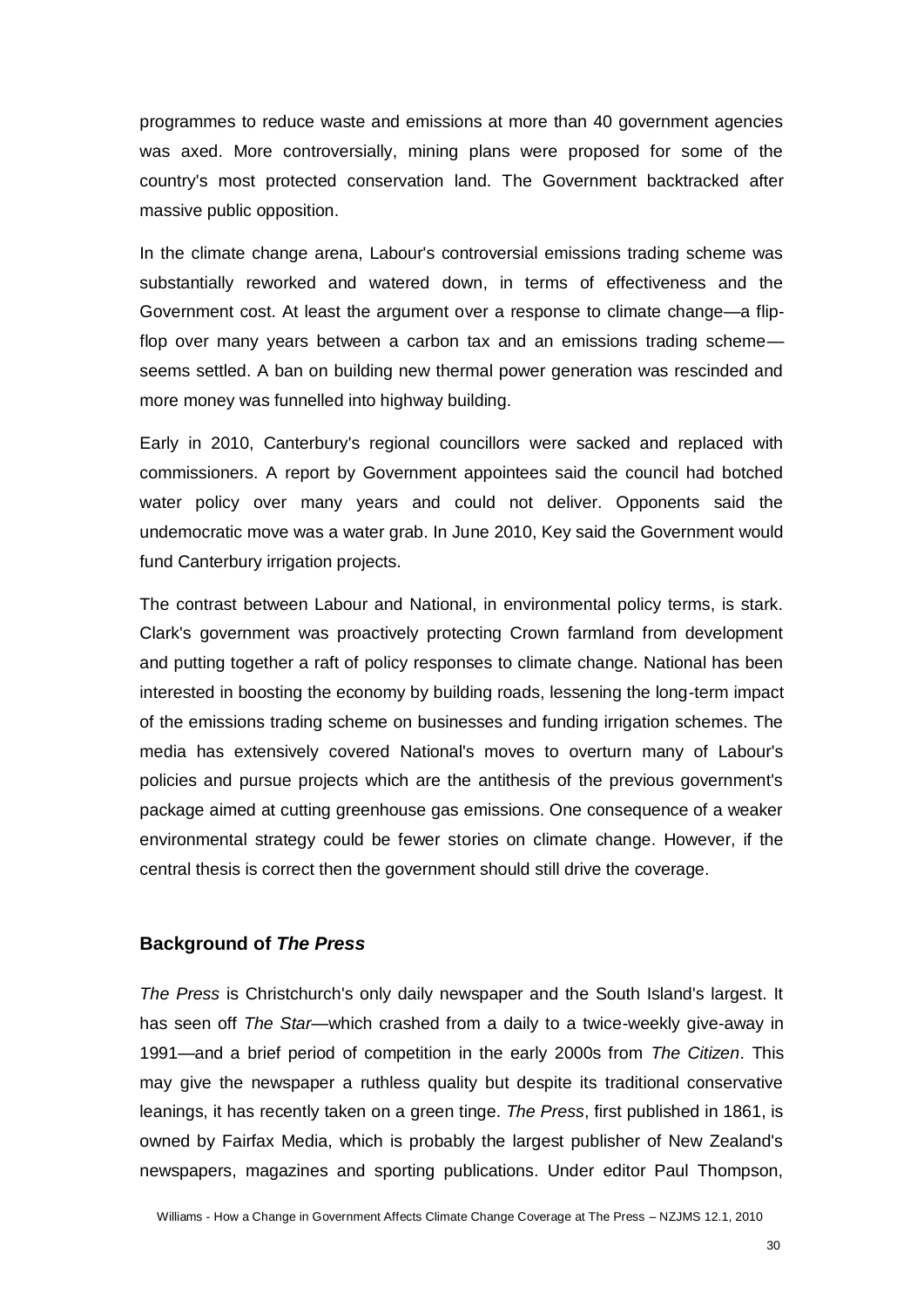*The Press* won Newspaper of the Year at the Qantas Media Awards two years running, in 2006 and 2007 (Rosenberg 2008). In addition to this general pedigree, the newspaper has in more recent times taken a specialised interest in the environment.

Under current editor Andrew Holden, who was appointed late in 2007, the paper backed the conservation organisation World Wide Fund's (WWF) expansion into New Zealand of the Earth Hour initiative—a lights-out event aimed at raising awareness and encouraging local action about climate change. *The Press* was a media partner to the 2008 event, during which Christchurch was the only New Zealand participant. A WWF marketing team was based in the newspaper's central Christchurch building for several weeks. Holden's personal involvement in the event continued the following year, when he sat on the New Zealand event's national executive. Holden says it was his decision to support the introduction of Earth Hour to New Zealand. The media leads public opinion sometimes, and reflects it at other times. Holden says the Earth Hour coverage, including the production of a special tabloid pull-out, was an example of the editor leading public opinion, or at least knowledge of the issue.

Since late 2008, *The Press* has had two specialist environment reporters (including the writer of this article). Senior reporter David Williams left the paper's Queenstown office for the Christchurch newsroom, joining veteran writer Paul Gorman in the environment 'round'. Modern newspapers, owned by overseas corporate companies, have streamlined their operations in recent years, including the centralisation of roles such as some sub-editing functions. Falling advertising levels during the global financial recession prompted another round of cost-cutting, making newsrooms even leaner. That makes *The Press's* appointment of two reporters to cover the environment and conservation—areas not traditionally considered to be one of the big four 'rounds' of crime, council, education and health—even more unusual.

This sets a heavy agenda for its readers. But it also gives the newspaper the resources to deal with important stories breaking in its region, nationally and internationally. Factory farming of dairy cows in the South Island's Mackenzie country became a national issue in 2009—a story broken by Gorman. Much Parliamentary debate and newspaper column space were also devoted that year to Government plans to open up some of the country's most protected conservation land for mining. It was a tumultuous time for climate change policy and debate. An emails scandal broke involving climate scientists from several countries and the year ended with the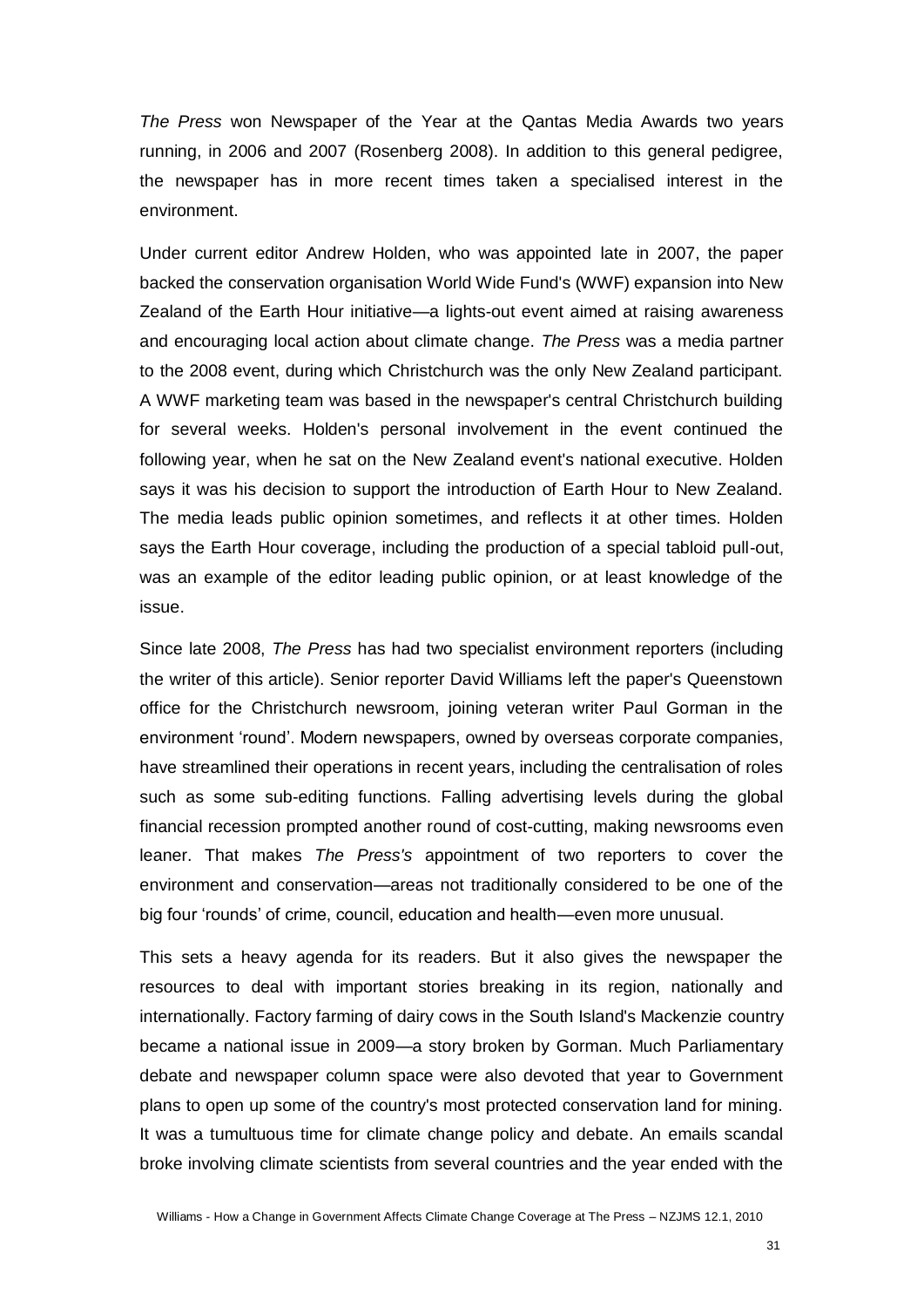disappointing United Nations climate conference in Copenhagen. Williams reported from the conference for Fairfax. In early 2010 a damning review of Canterbury's regional council, Environment Canterbury, suggested the Government step in. ECan councillors were sacked and replaced with commissioners.

With two environment reporters, *The Press* was able to divert significant resources to covering these important stories. Holden explained it was his preference to have two environment reporters. However, the decision was also driven by the interests and skills of reporters within the newsroom. 'If you, David, had not joined the main newsroom, with your interest in the environment, then it is unlikely I would have looked to appoint a second reporter on the round. But given that you are here, it is my belief that environment issues are highly significant for *The Press* readership (particularly water, which I see as the dominant issue for the region) and therefore two is a fair reflection of that priority' (Holden, interview 2010).

Holden's support of Earth Hour and his appointment of a second environment reporter is evidence that the mainstream media's corporatisation has not stopped the personal interests of reporters and management from influencing a newspaper's reportage. Such moves need to be justified, either by reader interest or the newspaper's assessment of the major issues in its area. Nonetheless, it is clear that despite job losses and business efficiencies, journalistic agency still carries some influence in today's newspaper decisions.

#### **Analysis**

New Zealand's 2008 general election was held in early November. Therefore, instead of analysing a calendar year, each year is measured from November 1 of the previous year to October 31. The terms 'climate change', 'global warming' and 'greenhouse gas' were plugged into *The Press* archive.

This analysis is across the entire newspaper, including news stories, editorials, letters and advertising features. Therefore it is somewhat of a blunt tool and discounts judgement by the editorial team. An appearance of climate change in a front page story has the same statistical significance as an out of context remark in a reader's letter.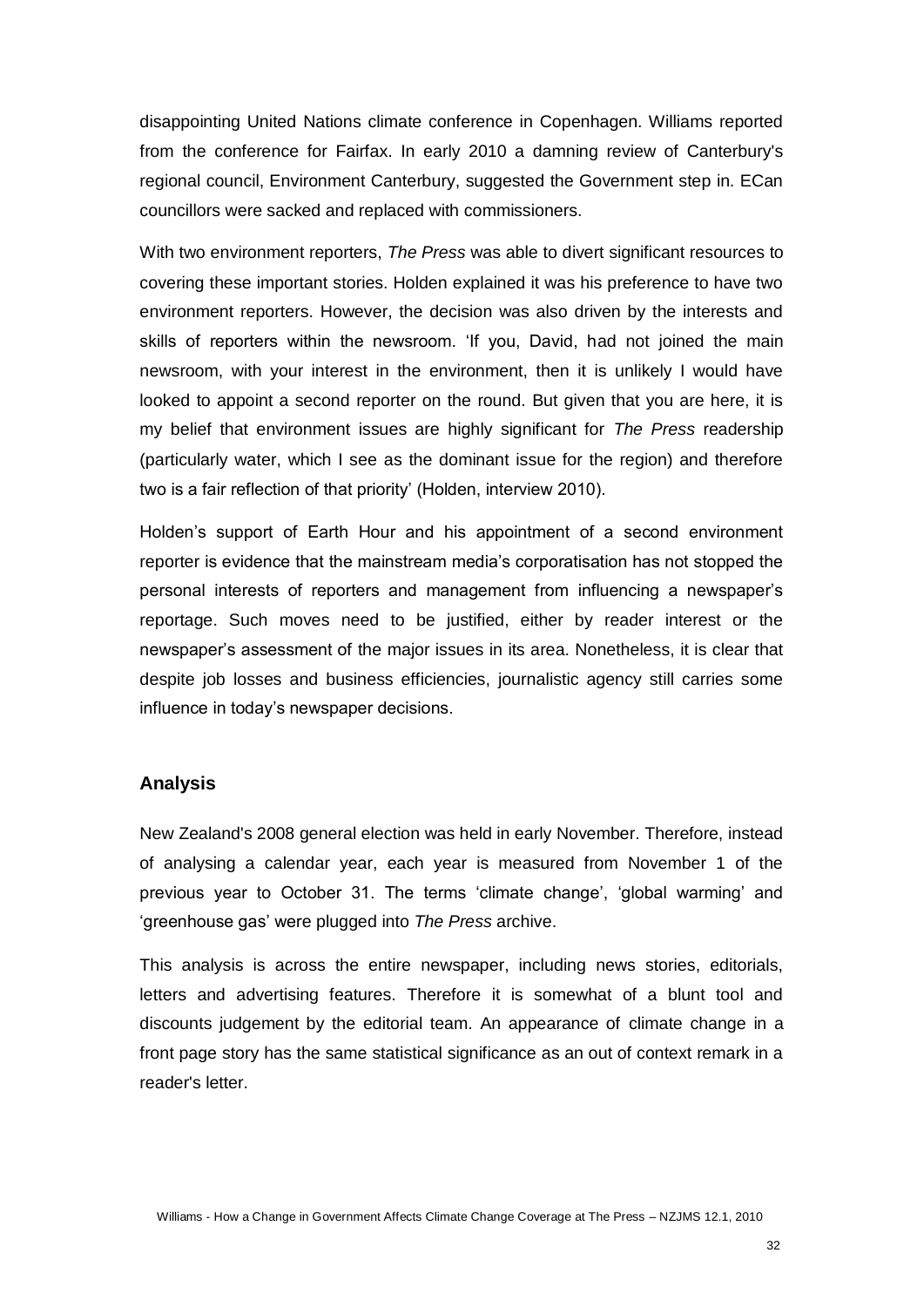| Year | <b>Climate change</b> | <b>Global warming</b> | Greenhouse gas |
|------|-----------------------|-----------------------|----------------|
| 2009 | 440                   | 173                   | 131            |
| 2008 | 505                   | 272                   | 148            |
| 2007 | 490                   | 308                   | 139            |
| 2006 | 200                   | 187                   | 91             |
| 2005 | 142                   | 127                   | 63             |
| 1998 | 19                    | 28                    | 3              |

## **TABLE ONE – The Press, analysis across all sections**

The appearance of climate change terms rises rapidly and then drops off in 2009, Table One reveals. In all cases, the mentions more than double between 2005 and 2007, signifying the rise in climate conversation across the newspaper. All terms decrease after the 2008 election, most notably climate change and global warming. It is impossible to tell the reason for the drop-off without further analysis. But it does leave the door open for the possibility that Key's administration, in reversing many environmental trends set by the previous government, is providing fewer reasons for coverage. The 1998 figures have been included because that year is rated by the UK Met Office as the hottest year on record for global average temperatures. Clearly, climate change was yet to take hold of the public imagination.

| TABLE TWO - Fairfax newspapers' use of climate terms in 2009 |  |
|--------------------------------------------------------------|--|
|--------------------------------------------------------------|--|

|                       | <b>The Press</b> | <b>Dominion Post</b> | <b>Waikato Times</b> |
|-----------------------|------------------|----------------------|----------------------|
| <b>Climate change</b> | 440              | 291                  | 270                  |
| <b>Global warming</b> | 173              | 128                  | 143                  |
| Greenhouse gas        | 131              | 97                   | 86                   |

Ownership is not necessarily a driver for climate change coverage, Table Two reveals. All the newspapers are Fairfax-owned but *The Press* uses climate change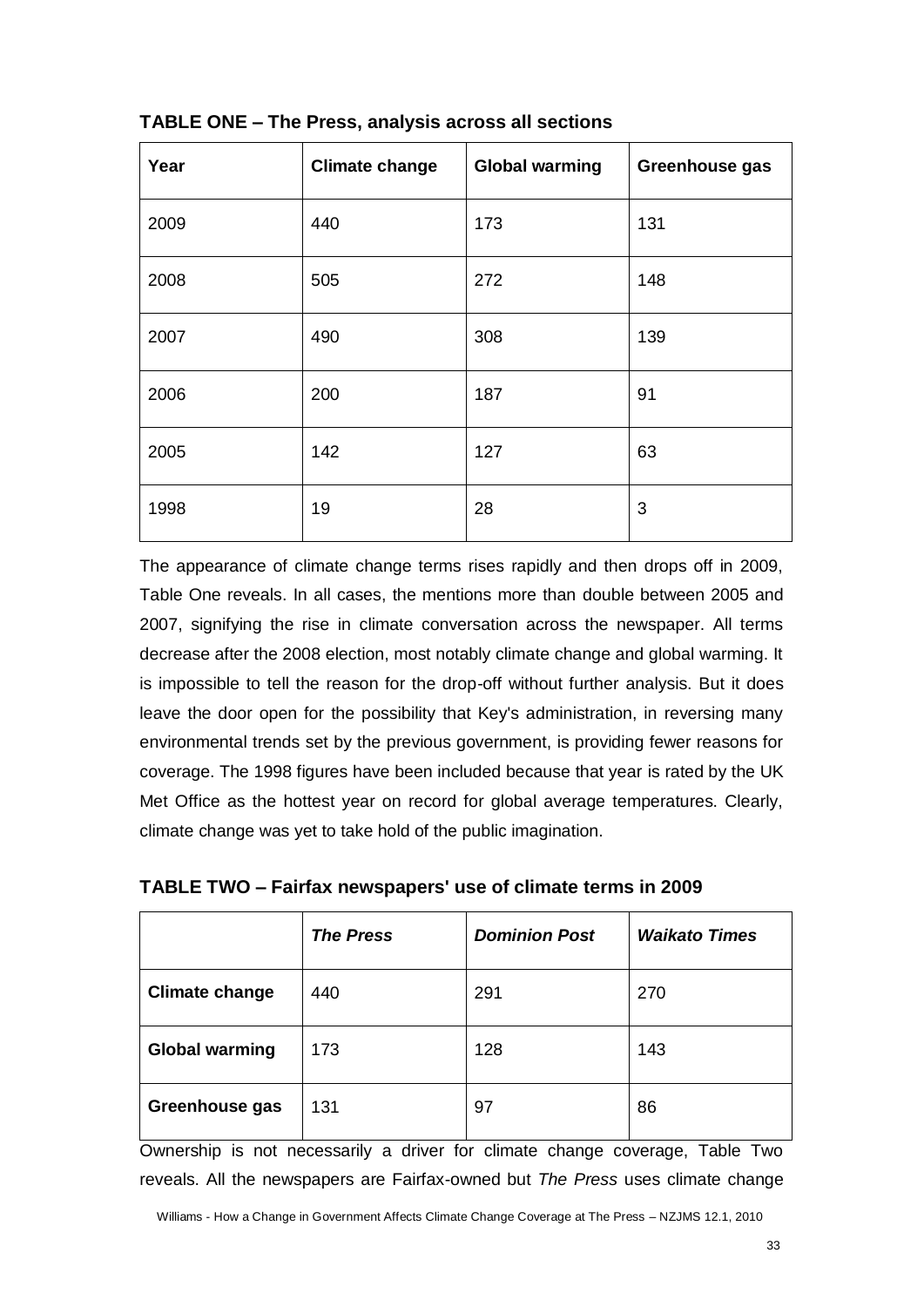related terms much more frequently than its sister papers in Wellington (*The Dominion Post*) and Hamilton (*Waikato Times*). Given the company's copy-sharing arrangements, you might expect all papers to be similar. Or given the *Dominion Post's* proximity to Parliament, and its resulting focus on national issues, it would not be surprising to see that paper to give stronger prominence to an issue that resonates nationally and globally. Given the previous discussion of *The Press* editor's support of environmental issues and the interest of his reporters, it is clear that personal preferences can strongly influence reportage. We can say with some confidence that the corporatisation of newspapers has not completely diluted journalistic licence to set an agenda for its readers.

| Year | <b>Climate change</b> | <b>Conservation</b> | <b>Environment</b> |
|------|-----------------------|---------------------|--------------------|
| 2009 | $\overline{7}$        | 23                  | 16                 |
| 2008 | 11                    | 14                  | 11                 |
| 2007 | 12                    | 12                  | $\overline{7}$     |
| 2006 | 6                     | 8                   | 3                  |
| 2005 | 3                     | $\overline{7}$      | $\overline{2}$     |
| 1998 | $\mathbf 0$           | 12                  | 3                  |

**TABLE THREE –** *The Press* **front page stories, by topic**

Table Three shows the deliberate placement of news stories over a longer period. In general, these figures reflect a growing interest in environmental issues. Many appliances bought by Kiwi consumers now carry energy and water efficiency ratings. Television programmes reveal the chemical make-up of our food. In Christchurch, the use of older wood burners and open fires has been banned by the regional council for part of the year in an attempt to reduce air pollution. City ratepayers can also access online thermal imaging maps to help judge the energy and insulation efficiency of their house.

In later years, the rapid increase in conservation and environment stories is almost certainly the product of *The Press* having two environment reporters. Ructions at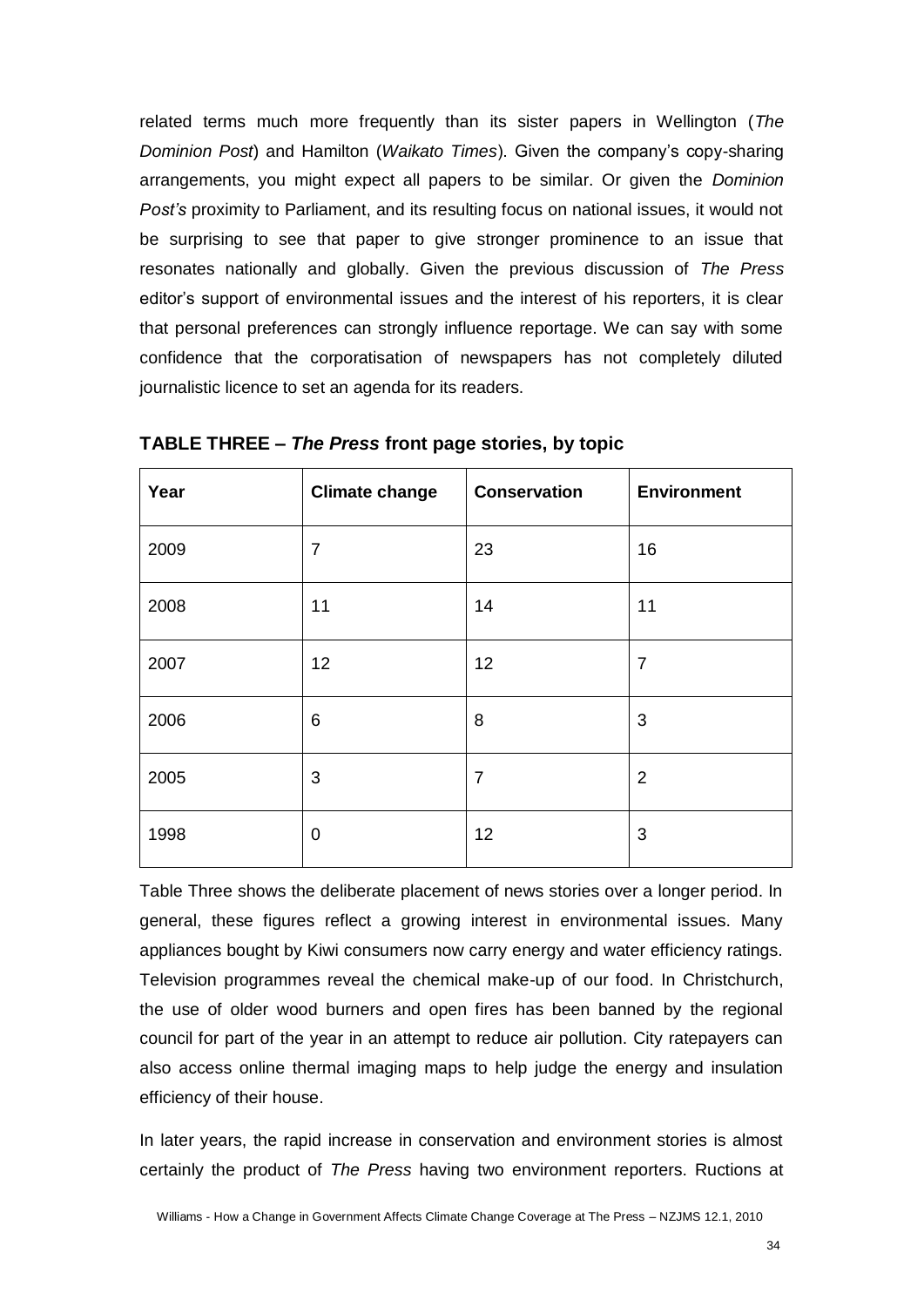ECan are a highlight but the issue does not dominate the environmental stories making the front page. Other issues given prominence by the paper included smart meters, a nappy composting operation and businesses charging for plastic bags. Conservation issues traversed on the front page included mining plans on the conservation estate and wind farm proposals.

After the 2008 election, we see a drop in climate change stories. This supports the idea that a change in Government has affected climate change coverage—albeit we are dealing with very small numbers.

By analysing the 39 front-page climate change stories we will discover what is behind the most newsworthy stories on this topic in *The Press* over five years. We will also discover if a change in government brings about a difference in what drives the newspaper's coverage.

The year 2009 is a mixed bag. In three of the seven stories, the government's comments are the most prominent. In fact, the government has the first two voices in all three cases. Three of the stories originated from Wellington—either the parliamentary press gallery of the *Dominion Post*—and covered the emissions trading scheme (ETS) and the country's greenhouse gas reduction target. Both ETS stories were angled on the impact of government policies on taxpayers and consumers. Earth Hour stories were on the front page twice. One story written from Christchurch, 'NZ leads in rise of fossil-fuel emissions', on July 29, was written from a report from the International Energy Agency.

In 2008, Earth Hour appeared on the front page three times out of 11 stories, and most stories that year were generated from Christchurch. Yet the government, or a government agency, led comment in six of those stories (more than half). Three stories had the word 'price' in the introduction, including a June piece which described the ETS as the 'Govt's big green cash machine'. A story on March 26, 'Protest drains police from city', highlights the media's need for drama. It details how police were caught short while dealing with a Greenpeace stunt at Lyttelton. The story is angled on a lone police officer being attacked in a central city brawl. Readers have to wait until deep down, the 14th paragraph, to discover Greenpeace was protesting the government's greenhouse gas reduction target. Opposition political parties had the lead voice in only two nationwide stories: about a mandatory biofuels component in petrol and diesel, and luxury government limos not meeting its own efficiency standards.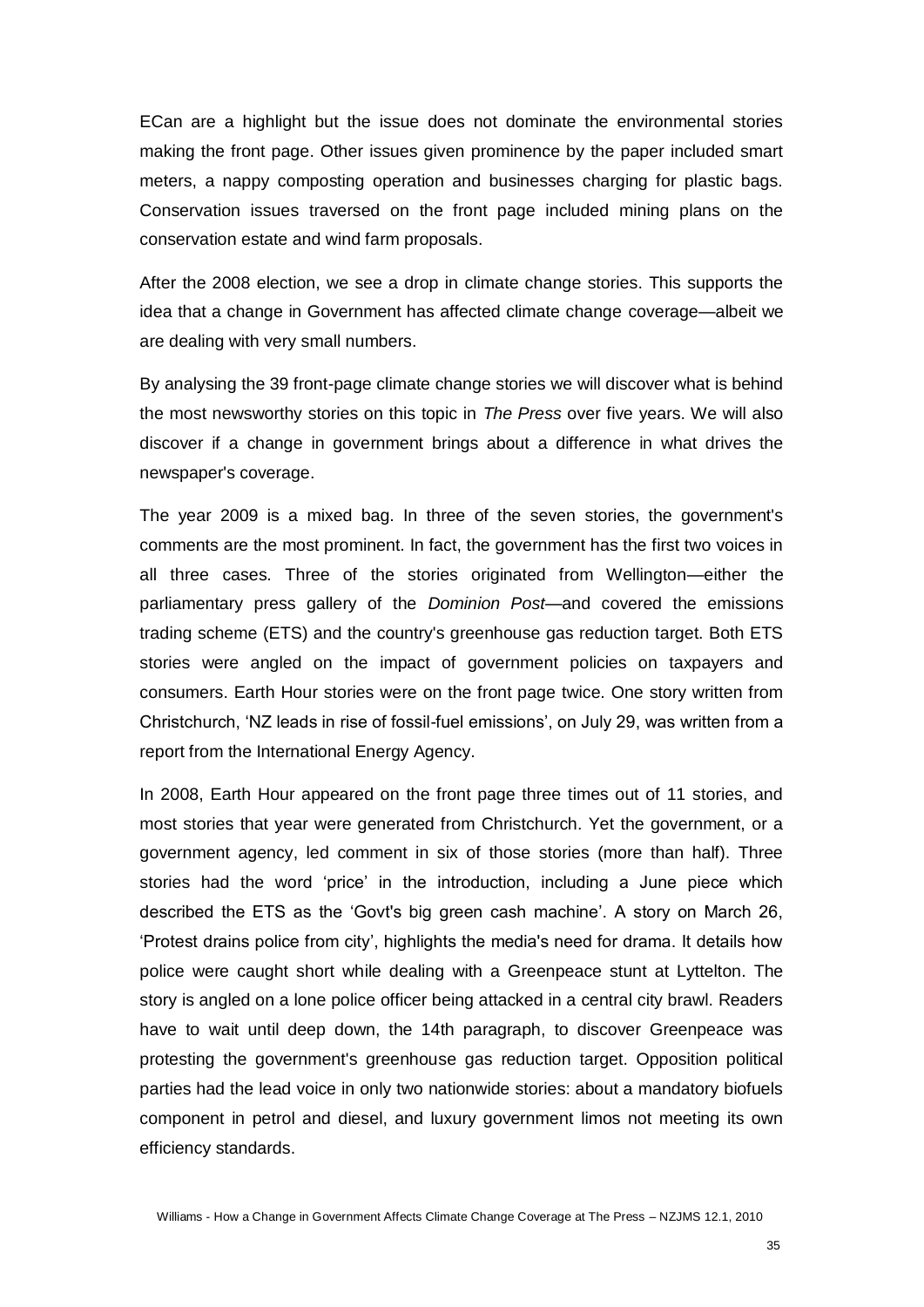There were 12 front-page climate stories in 2007. In five, the voices of government ministers and departments topped the story, while the opposition stole the lead in only two: 'Key makes Kyoto U-turn' on May 14 and 'Cows may be cuter, but UN says cars are greener' on December 13, 2006. There was an international flavour to six stories. United Nations studies featured in three stories, while there were also stories about the declining state of Mount Everest (with a strong New Zealand angle, given that it quotes the sons of Sir Edmund Hillary and Tenzing Norgay, the mountain's conquerors) and a Nobel Prize citation for former US Vice President Al Gore. The other overseas sourced story, 'Apec warms to NZ pleas on climate', on November 20, was about New Zealand's lead role in an Asia-Pacific Economic Co-operation forum's move to investigate cutting greenhouse gas emissions. One story in particular, 'Call for Govt to ban gas heaters', from November, conflated cutting power bills with reducing greenhouse gas emissions. It also drew in damp houses with causing sickness.

British Prime Minister Tony Blair makes an appearance in 2006. Three of the six front-page stories that year came from Wellington, including the one about Blair. The mid-winter story 'Power supply under threat' warns that power peaks are outstripping forecasts. However, there is no mention of rapid population increase or more heat pumps and electrical appliances pushing up demand. Deputy Prime Minister Michael Cullen and Environment Minister David Parker top two stories, while the Green Party leads a January 25 story about fuel efficiency standards, 'Petrol guzzlers may face penalty'. A story about scientists studying the effects of ozone depletion on plants bucks the political trend.

In 2005, a June story told of a \$1 billion botch-up in the country's greenhouse gas emission figures, which prompted calls for New Zealand to pull out of the Kyoto Protocol agreement. Opposition environment spokesman Nick Smith was the top comment on that story. A month earlier there were threats of price rises for power and petrol over a carbon tax, with leading comment from the lobby group Greenhouse Policy Coalition. Six months earlier, a *Dominion Post* story tells readers about the effect stratospheric ozone depletion over Antarctica is having on marine life.

How does climate change rate compared with other interest areas? In 2009, the paper had 25 front-page stories related to economic issues. There is a perception that rugby does not sell newspapers but that did not stop multiple references to the All Blacks and the locally-based 'Super' rugby franchise. The All Blacks were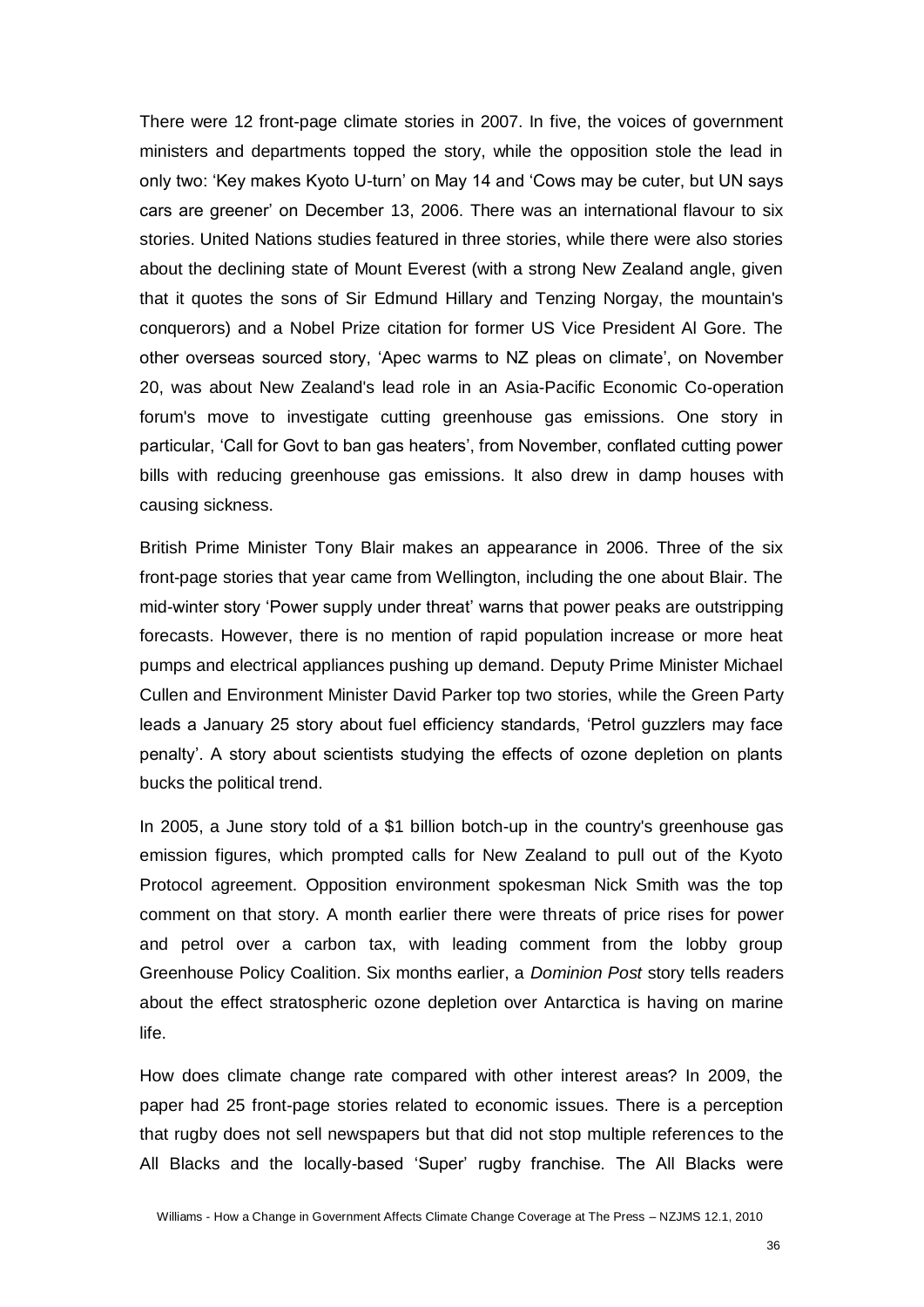mentioned 26 times in 2009, but only seven in a strictly sporting sense. The Crusaders featured in 11 front-page stories after making the Super 14 semi-finals.

#### **Conclusions**

An analysis of 39 front-page climate stories in *The Press* newspaper over five years shows government voices lead 16 stories, while opposition parties top only eight stories. In short, the government line was given twice the prominence of the opposition view. Non-governmental organisations such as Greenpeace and Federated Farmers, have the lead voice in three. Four stories would be considered scientific, including a 2008 story about an ice shelf collapse. Event-based climate coverage about Earth Hour, an initiative initially supported by *The Press*, hit the front page five times.

New Zealand newspapers rely on government sources because they are authoritative, institutionally-based sources. Politically, other than perhaps the ACT New Zealand Party, the scientific view that humans are causing climate change has been accepted. This is reflected in New Zealand newspapers. The focus of reportage now has shifted to the implementation of government policies and the remaining party political differences.

Feature articles aside, *The Press's* coverage tends to be less science-based and more sensationalist. Without the resources to constantly break stories, the media can be reduced to the role of relaying and reinforcing mainstream perceptions of an issue. More often than not the stories are focused on the economic elements of proposals, such as the boost to the region in terms of gross domestic product or jobs. This supports Russill's (2008) view that the media 'structure perceptions of climate change to advantage very narrow ways of responding to the problem'. Controversy, it seems, is more likely to spark prominence than a heavily researched scientific paper.

With two environment reporters, *The Press* is a special case in the New Zealand context, and worthy of specific comment. It has been the author's experience that having two people dedicated to one round allows a reporter to delve more deeply into specialist areas, such as climate change. The biggest advantage is the time to devote to certain issues and this helps build a range of contacts and depth of knowledge which, in the author's opinion, leads to greater journalistic scrutiny and quality reportage. Given this solid foundation, a reporter feels more confident to tackle issues like climate change. A good reporter, no matter their level of expertise on a topic, will always question authoritative sources. But a reporter's stronger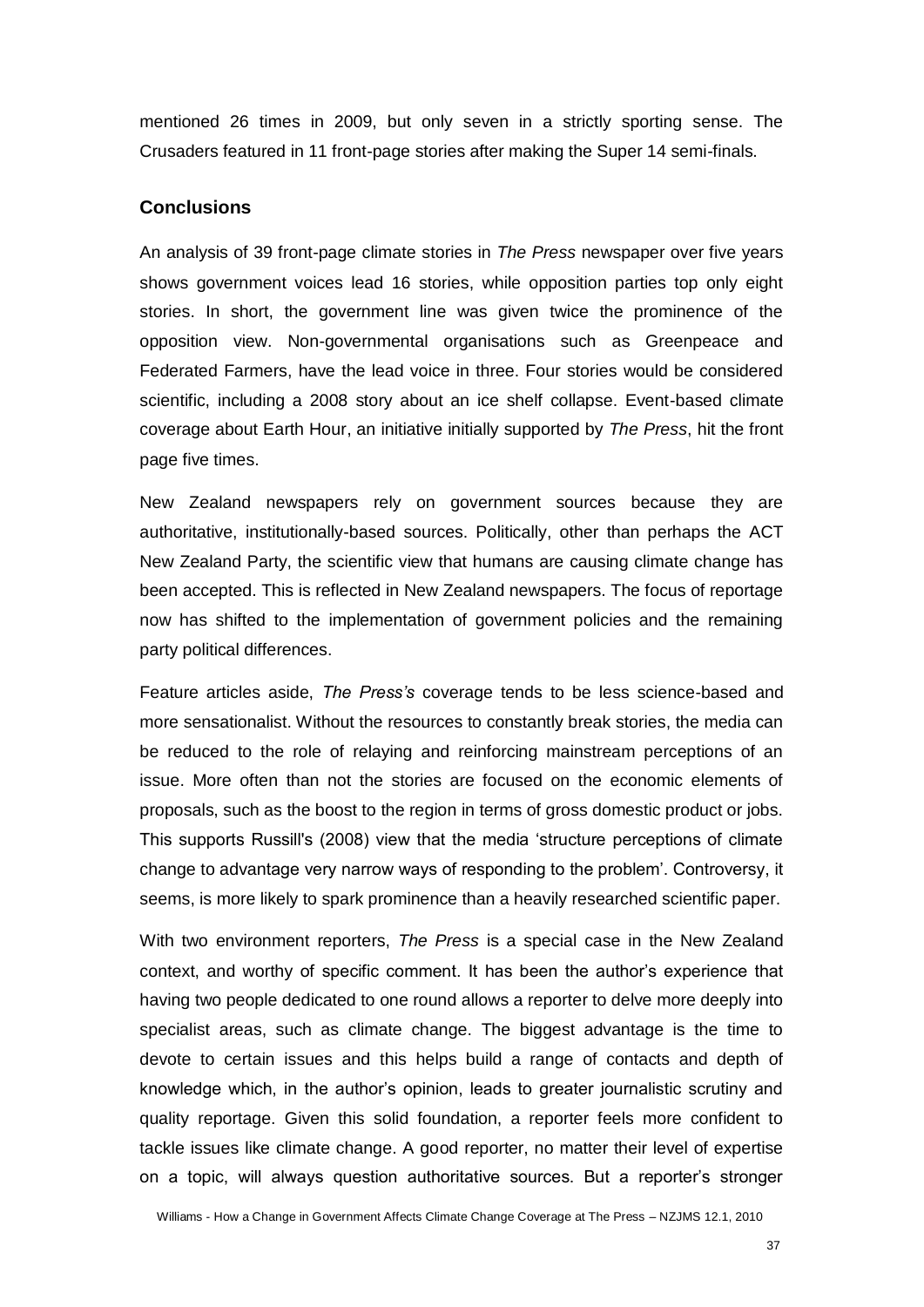background might lead to a more detailed summary and possibly a better level of understanding for the reader. Also, a reporter's expertise can also help the newsroom in less obvious ways. This reporter has occasionally been asked by subeditors to look at stories written by other journalists to ensure the details are correct; a fairly unusual event.

An analysis of press releases from ministers and departments would improve the understanding of the government's role in leading climate change coverage. A deeper analysis across all pages of several newspapers would provide a more complete picture.

*David Williams is Senior writer/Environment reporter at* The Press *newspaper, Christchurch.* 

*[david.williams@press.co.nz](mailto:david.williams@press.co.nz)*

### **References**

Bennett W L (1996) 'An Introduction to Journalism Norms and Representations of Politics' *Political Communication* 13 373–384.

Brown L R (2008) *Plan 3.0 Mobilizing To Save Civilization* Yayasan Obor Indonesia.

Boyce T and Lewis J (2009) (eds) *Climate Change And The Media* Peter Lang New York.

Boykoff M T and Boykoff J M (2004) 'Balance as Bias: Global Warming and the US Prestige Press' *Global Environmental Change* 14 125–136.

Holden A Interview May 13 2010.

Howard-Williams R (2009) 'Ideological Construction of Climate Change in Australian and New Zealand Newspapers' in Boyce T and Lewis J (eds) *Climate Change and the Media* 28–40 Peter Lang New York.

Key J (2007) Speech to the National party northern regional conference in Whangarei May 13 2007

<http://www.scoop.co.nz/stories/PA0705/S00311.htm>.

Oreskes N (2004) 'The Scientific Consensus on Climate Change' *Science* 306 1686.